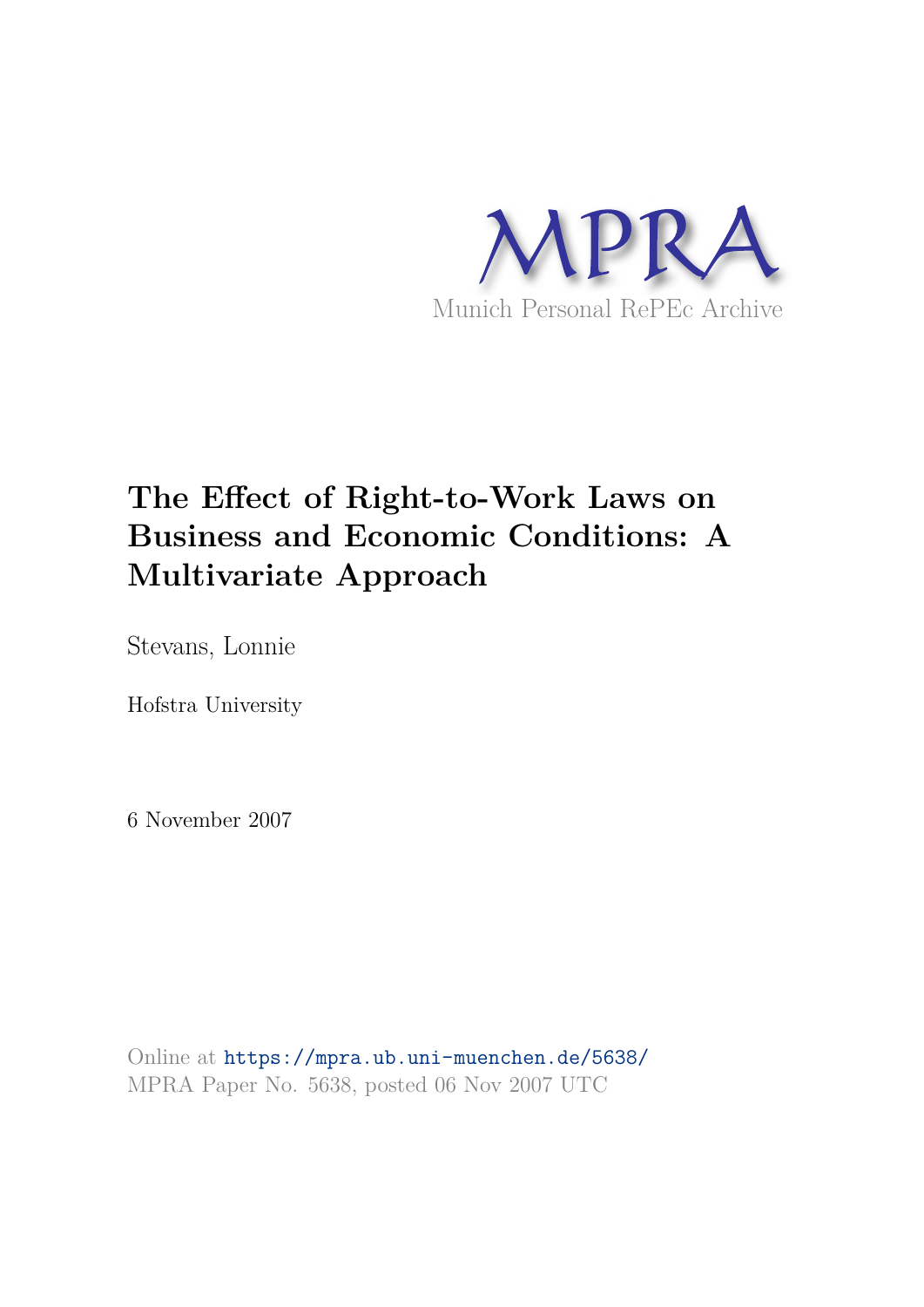**The Effect of Right-to-Work Laws on Business and Economic Conditions:** 

**A Multivariate Approach**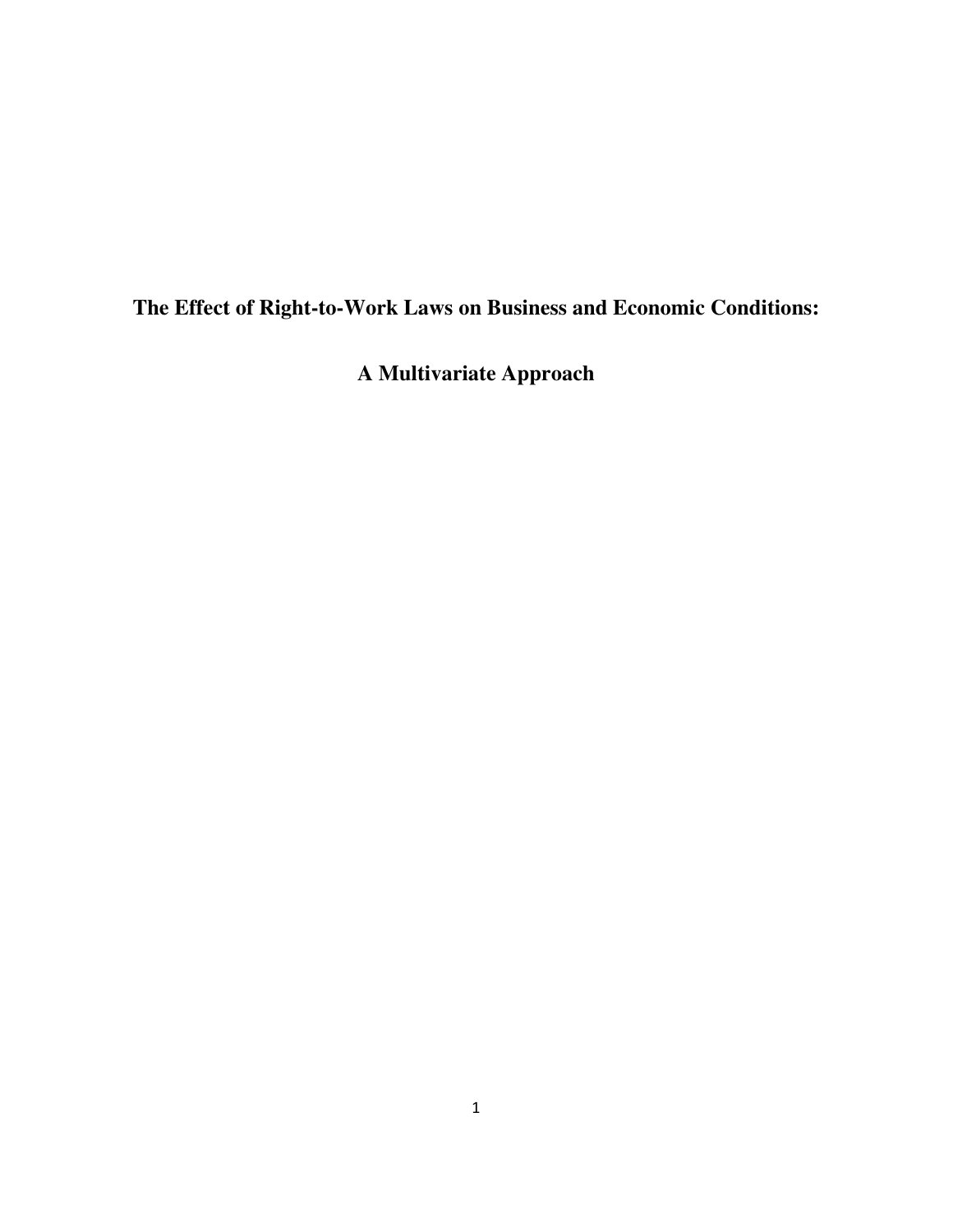**Lonnie K. Stevans, Ph.D. Associate Professor Zarb School of Business Department of IT/QM 127 Hofstra University Hempstead, NY 11549-1270 acslks@hofstra.edu**

**http://www.i2.i-2000.com/~acslks/lks.html**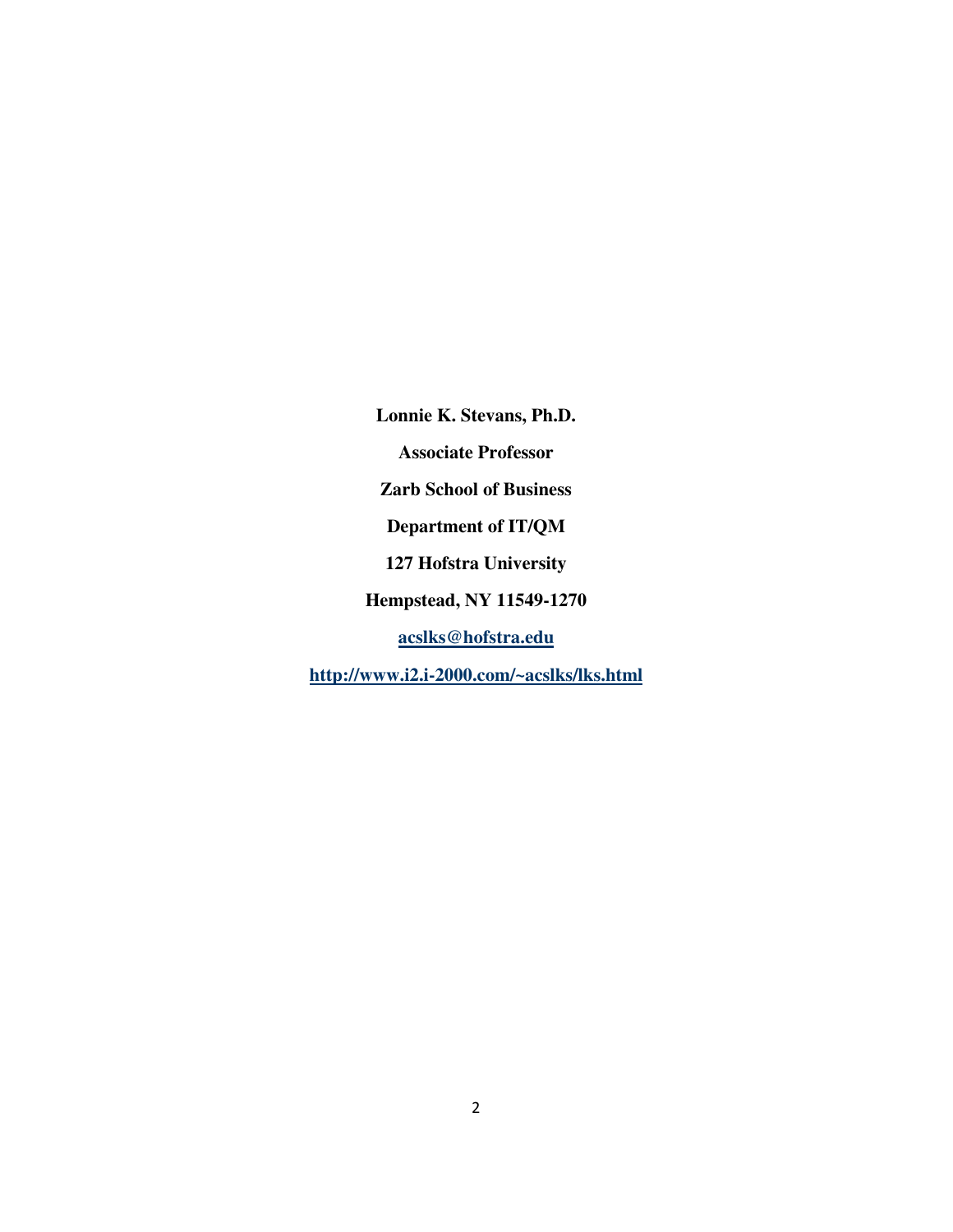### **Abstract**

The 1947 Taft-Hartley amendments to the National Labor Relations Act (1935) authorized a state's right to prohibit unions from requiring a worker to pay dues, even when the worker is covered by a collective bargaining agreement. Within a short time of the amendment's passage, twelve (12) states passed "right-to-work" laws, as did ten (10) more states in the intervening years. Although there has been considerable research on the influence of right-towork laws on union density, organizing efforts, industrial development and some study of wage differences, there has been no examination of the legislations' effect on business and economic conditions across states. In this paper, the average differences in business conditions, personal income, and employment across states that have enacted right-to-work laws versus those that do not have this legislation are examined using a Multivariate Analysis of Variance (MANOVA). Our most notable result is the finding that although right-to-work states may be more attractive to business, this does not necessarily translate into enhanced economic viability for all sectors in the right-to-work state. Not only are personal income and employment lower, but there are no significant differences in the number of firms and business formations between right-to-work and non-right-to-work states.

**Keywords**: right-to-work laws, business formation, employment, Multivariate Analysis of Variance (MANOVA)

**JEL Codes**: C30, C50, J51, J58, K31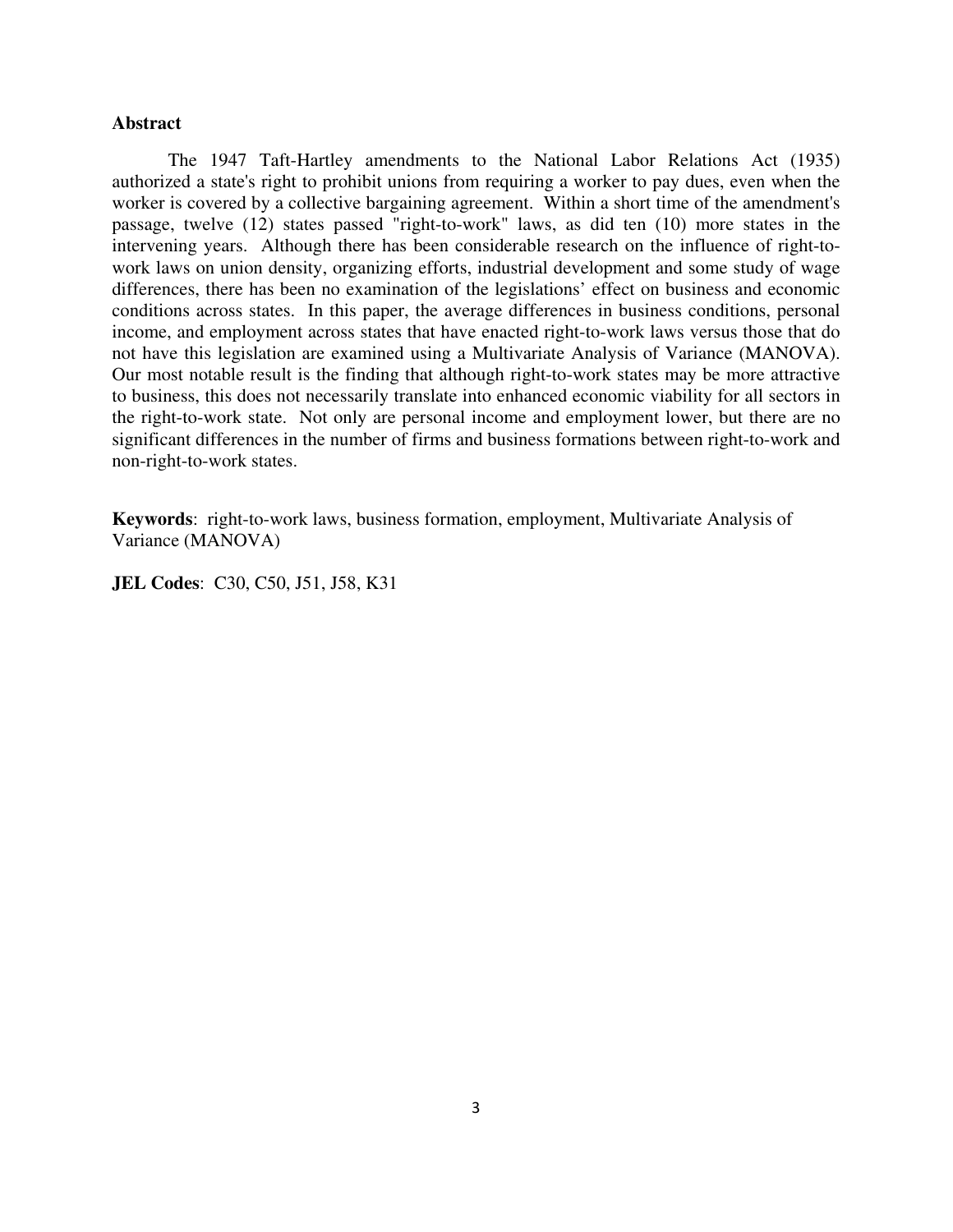# **Introduction**

 "Right-to-work" is the phrase that is used by opponents of unionization to describe what is known as "open shops." Under state right-to-work laws, union membership is not a requirement for employment and workers can choose whether they want to be in a union even if the company is unionized. This makes it more difficult for unions to organize and attract new members in already unionized firms and inhibits the growth of unions in new areas. Proponents of right-to-work laws believe that states with these laws are more "business-friendly" and thus exhibit higher economic growth than states without such legislation.<sup>1</sup>

 The 1947 Taft-Hartley amendments to the National Labor Relations Act (1935) authorized a state's right to pass laws that prohibit unions from requiring a worker to pay dues, even when the worker is covered by a collective bargaining agreement. Within a short time of the amendment's passage, twelve (12) states passed "right-to-work" laws, as did many other states in the intervening years.<sup>2</sup> Although there has been considerable research on the influence of right-to-work laws on union density, organizing efforts, industrial development (Moore (1998) and Moore and Newman (1985)), and wages (Mishel (2001)), there has been no study of the right-to-work laws' effect on business formation and economic growth. In this paper, we will examine the differences in business conditions, personal income, and employment across states that have enacted right-to-work laws versus those states that do not have this legislation, using pooled data for every state over the periods 1990, 1995, 2000-2005. The data will be analyzed using a Multivariate Analysis of Variance (MANOVA) which allows us to consider a joint

<sup>1</sup> See the website http://www.nrtw.org/b/rtw\_faq.htm of the National Right to Work Legal Defense Foundation, Inc. and the website http://www.right‐to‐work.org/ of the National Right to Work Committee.

<sup>2</sup> Currently, there are 22 states: Alabama, Arizona, Arkansas, Florida, Georgia, Idaho, Iowa, Kansas, Louisiana, Mississippi, Nebraska, Nevada, North Carolina, North Dakota, Oklahoma, South Carolina, South Dakota, Tennessee, Texas, Utah, Virginia, and Wyoming.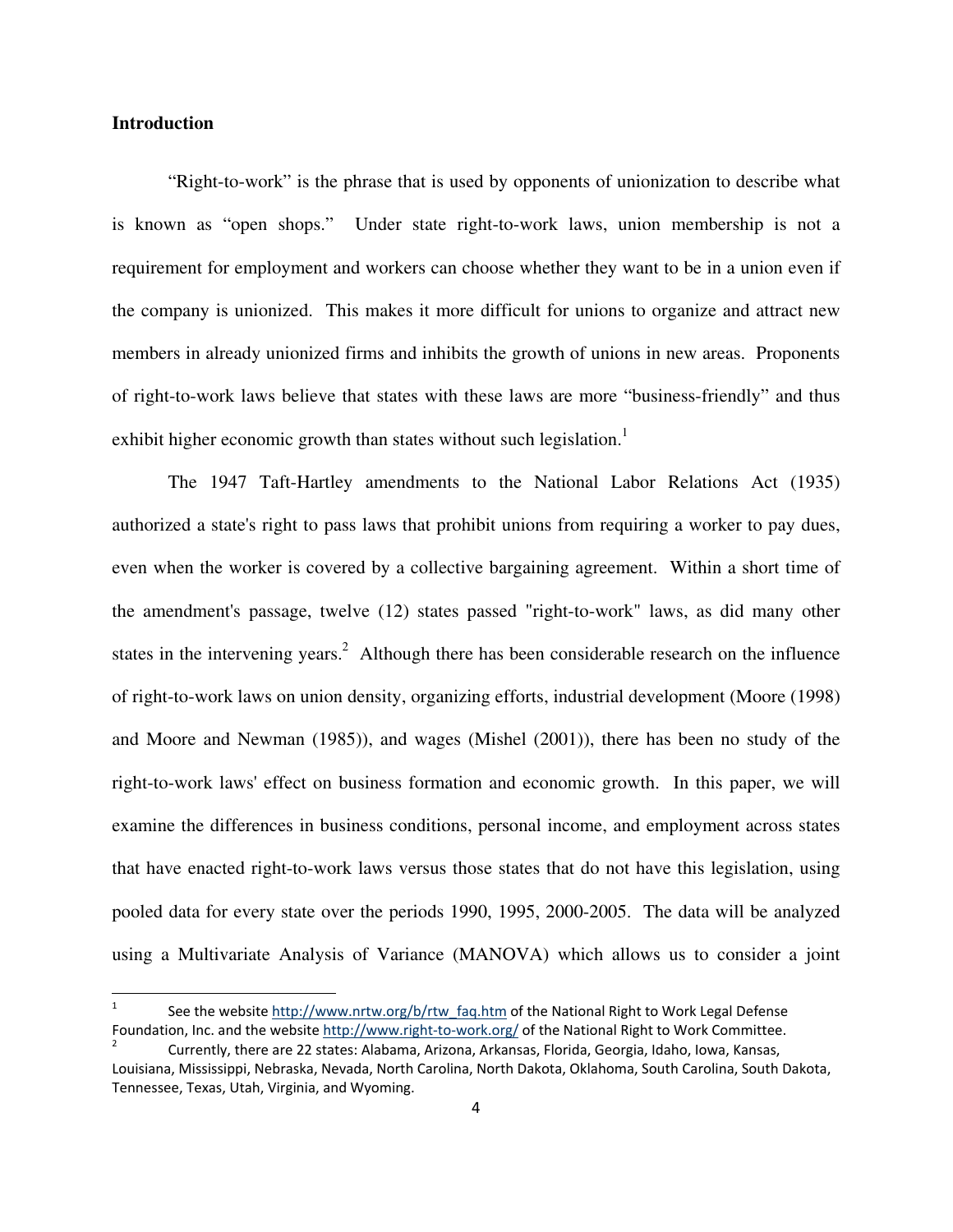distribution of the endogenous variables and to test for differences simultaneously. To our knowledge, this is the most comprehensive study of the effectiveness of right-to-work laws that currently exists in the literature.

### **Background**

Mishel (2001) examines the average effect of right-to-work laws on wages. He controls for differences in the cost of living throughout the United States, thereby making wages comparable in various parts of the country and also examines how metropolitan areas located in both right-to-work and non-right-to-work states affect wages. Mishel (2001) finds that the mean effect of working in a right-to-work state results in a six (6) to eight (8) percent reduction in wages for workers in these states. Controlling for regional costs of living reduces this amount to approximately four (4) percent. Reed (2003) also studies the wage effects of right-to-work laws. Using state-level data, he finds that right-to-work states have average wages that are significantly higher than non-right-to-work states, with results that are robust across a wide variety of specifications. An important distinction of this study is that it controls for state economic conditions at the time states adopted right-to-work legislation. States that adopted right-to-work laws were generally poorer than other states and the failure to control for these initial conditions may be the reason why previous studies have not identified a positive wage impact for right-towork states. Using CPS data for 1977-2002, Farber (2005) tests the standard wage determination model's prediction that the threat of union organization increases nonunion wages and reduces the union/nonunion wage differential. Estimates focusing on two states' introduction of right-towork laws depict that in one state the law was associated with a statistically significant drop in nonunion wages.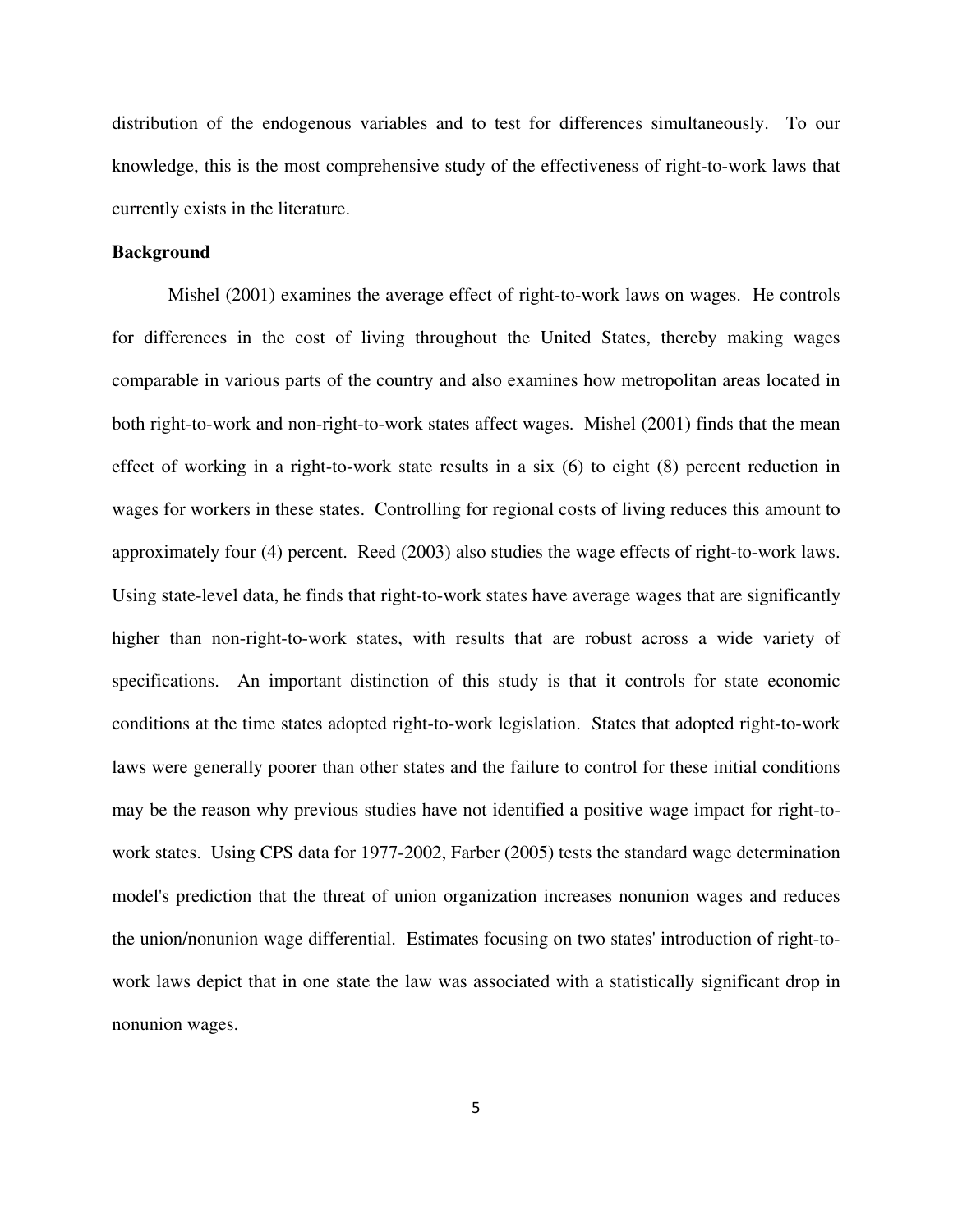The only study that comes close to examining differences in economic conditions, other than wages, is by Abraham and Voos (2000). The authors accomplish an empirical examination of whether or not stockholder wealth rises in response to passage of a right-to-work law. Stockholder wealth rose when Louisiana passed such a law in 1976 and when Idaho did so in 1985-1986. Presumably this occurred because investors anticipated higher future profits with weaker labor unions or a lower probability of future organization. The results from this study show that these laws indeed hamper labor union activity.

 While research exists regarding the impact of right-to-work laws on workers' earnings, there has really been no study of the impact of right-to-work laws on business and labor market conditions across states. We will attempt to fill this void by examining, from a multivariate perspective, whether differences exist in variables such as firm "births," terminations, bankruptcies, self-employment, proprietors' income, state per capita personal income, and employment rates between right-to-work and non-right-to-work states, *ceteris paribus*.

#### **Empirical Model, Data, and Hypotheses**

### *Model Specification*

The data used in this study was mostly collected from the United States Small Business Administration, Small Business Economic Indicators.<sup>3</sup> The business condition variables measured by state over the years 1990, 1995, 2001-2005 are,

- number of employer firms,
- total self-employed (in occupation),
- number of business formations (births),
- number of business terminations,
- number of business bankruptcies, and
- proprietors' income. $4$

 http://www.sba.gov/advo/research/sbe.html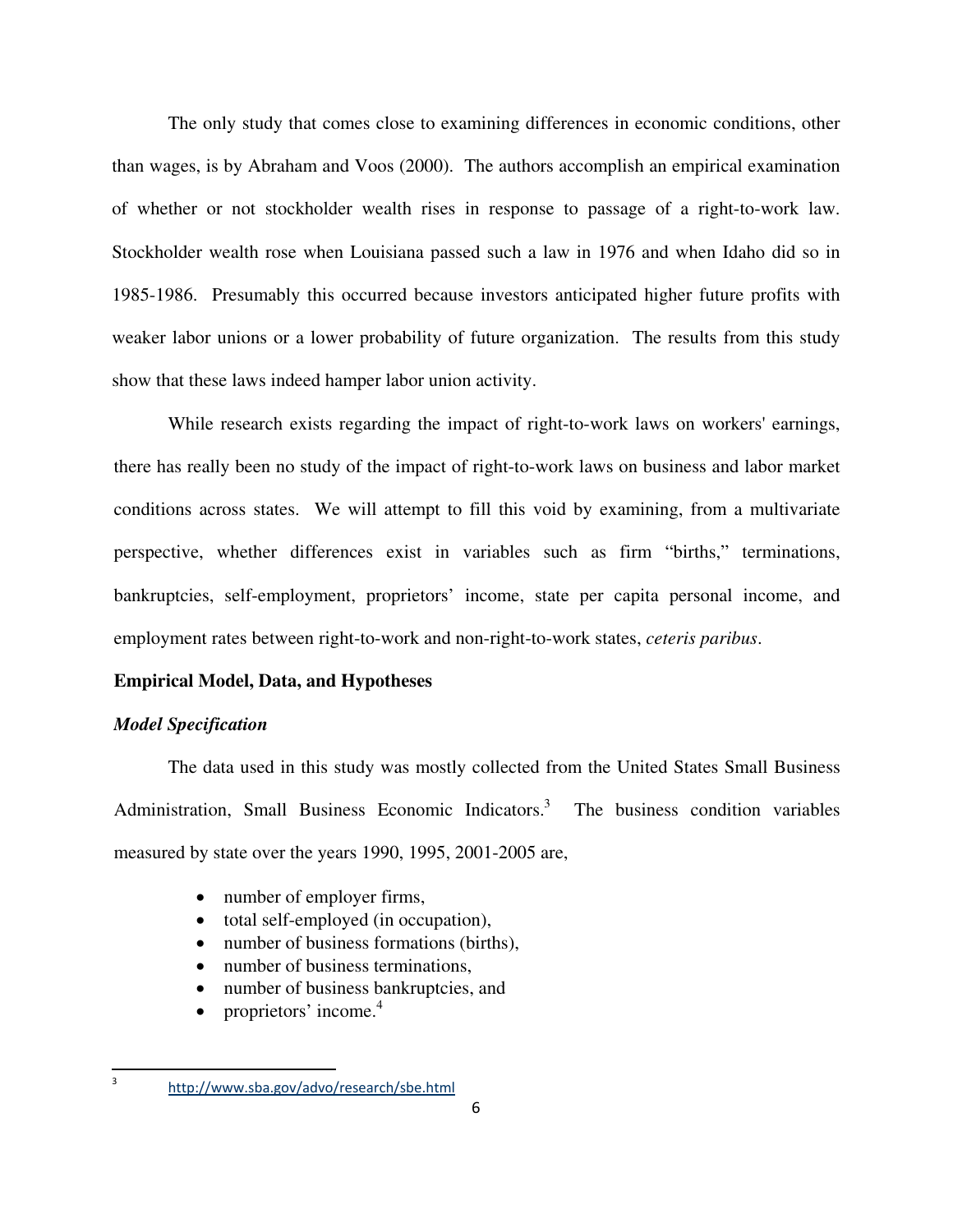It is important to note that this data is measured for all businesses, not just what is considered "small," e.g., less than 100 employees. In addition to the business condition variables, we used two additional factors that are measures of the overall economic viability of a state,

- per capita personal income, and
- the employment rate (employment to population ratio).

A complete description of the variables may be found in Appendix  $A$ <sup>5</sup>. All variables are expressed in natural logarithmic form.

 Since several dependent variables will be fitted to the same effects (right-to-work v. nonright-to-work), tests can be made involving the parameters of several dependent variables. Assuming we have a pooled, cross-sectional time series with *n*⋅*T* observations, *p* dependent (endogenous) variables,  $k_1$  covariates,  $T-1$  year effects, and  $r-1$  regional effects, our model may be specified in matrix form as,

$$
Y = \overrightarrow{R}\overrightarrow{\beta}'_1 + C\beta_2 + YR\beta_3 + RE\beta_4 + \varepsilon \tag{1}
$$

where *Y* is an  $n \cdot T \times p$  matrix of dependent variables, *R* is an  $n \cdot T \times 1$  vector of the right-to-work dummy variable, *C* is an  $n \cdot T \times k_1$  matrix of covariates, *YR* is an  $n \cdot T \times (T-1)$  matrix of year effects (dummy variables), *RE* is an  $n \cdot T \times (r-1)$  matrix of regional effects (dummy variables) and  $\varepsilon$  is an  $n \cdot T \times p$  matrix of random errors. For multivariate tests, there needs to be assumptions made about the errors. We assume that with *p* dependent variables, there are  $n \cdot T \times p$  errors that are independent across observations but not across dependent variables,

$$
Var(\varepsilon)=I_{nT}\otimes\Omega\,,
$$

<u> 1989 - Andrea Santa Andrea Andrea Andrea Andrea Andrea Andrea Andrea Andrea Andrea Andrea Andrea Andrea Andr</u>

<sup>4</sup> The data on proprietors' income was taken from http://www.bea.gov/regional/spi/. It also would have been nice to have corporate profits by state, but that information does not exist. 5

 Although it is not listed here, we also use Proprietors' Income as a dependent variable.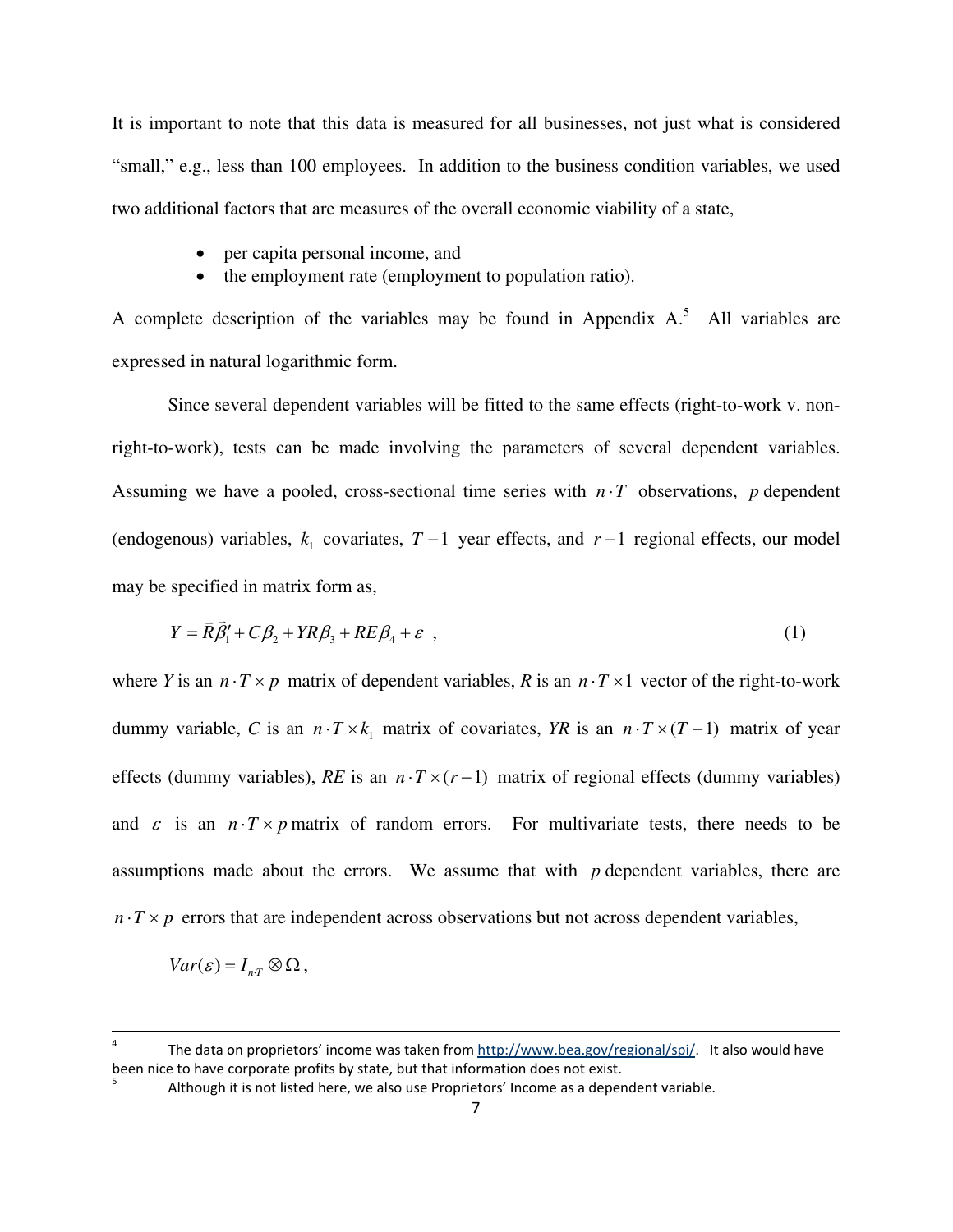where  $\Omega$  is  $p \times p$ . We assume, using the specification in equation (1), that there are covariates on the right hand side. Equation (1) will be estimated two ways: by using both per capita income and the employment rate as covariates or controlling factors and then assuming that there are no covariates, e.g., all eight of the variables mentioned above are treated as endogenous with just the right-to-work, year, and regional dummies as exogenous variables.

# *Data Issues*

 Dumond, Hirsch, and MacPherson (1999) controlled for the regional cost of living in their study of the effect of right-to-work laws on wages using the Department of Housing and Urban Development "Fair Market Rents" for Metropolitan Statistical Areas (MSA). Since it is well known that there is no universally accepted method of adjusting for regional costs of living and it is impossible to test the accuracy of using an index based on fair market rents, this same method will not be used. We decided to "proxy" differences across regions/states by using a set of regional dummy variables based upon the U.S. Census Bureau, *Census Regions and Divisions of the United States*. These should be sufficient to capture differences across regions and/or states.

 The list of the twenty-two (22) states with right-to-work laws may be found in Table I. The pooled data is from 1990, 1995, 2000 to 2005 and there are only two states that have enacted this legislation during this time period: Oklahoma and Texas. Since we would like to ensure that states have sufficient time to adjust to legislative changes, these two states will be omitted from this analysis.<sup>6</sup> That leaves us with a total of 392 observations ( $n \cdot T = 49 \cdot 8$ ).

[ Insert Table I Here ]

<sup>6</sup>

 It is important to note that the model estimates do not change whether these states are included or not.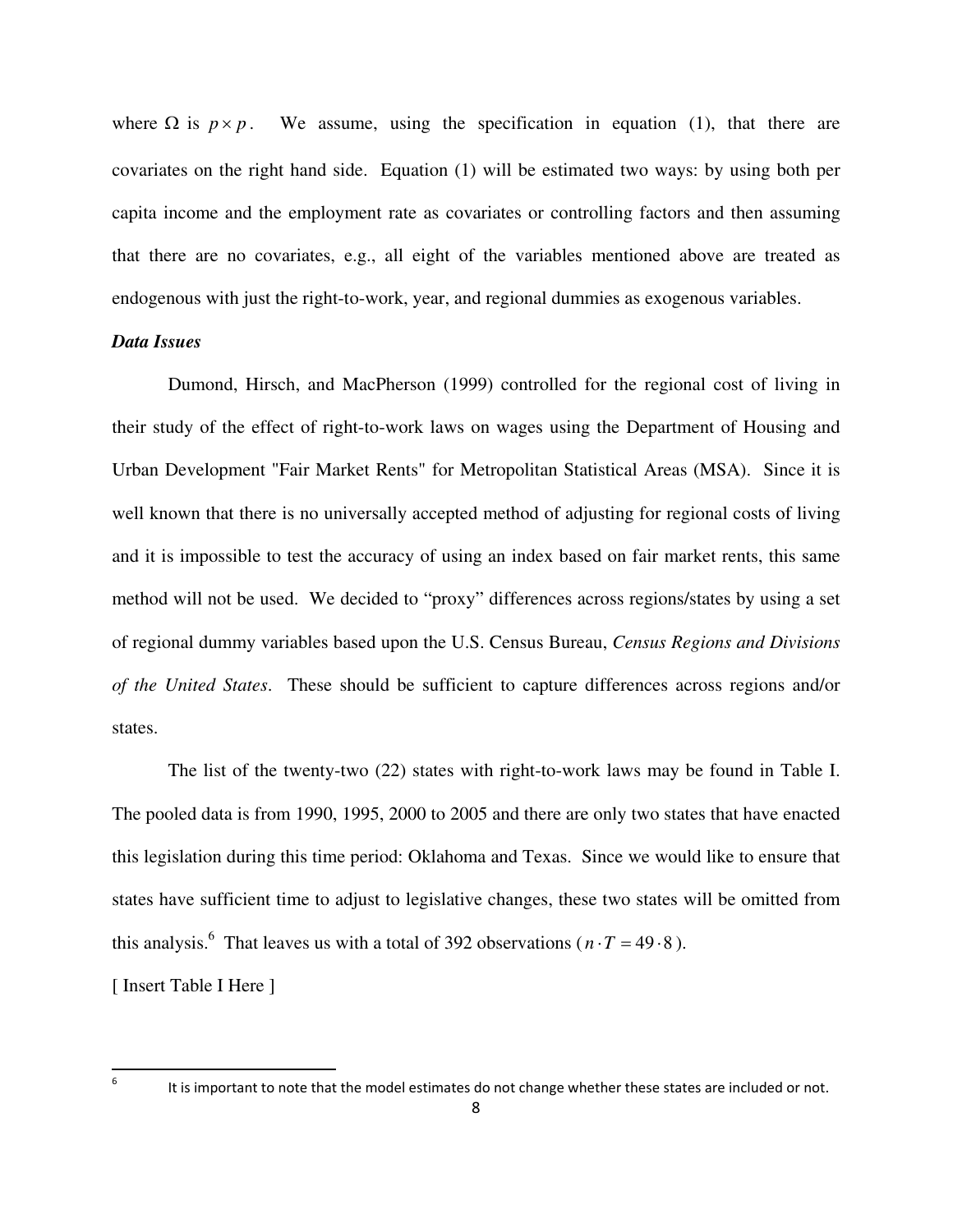# *Hypotheses*

 In a MANOVA, the overall null hypothesis involves testing the equality of mean vectors. We would like to test whether there is a mean difference in all of the endogenous variables between the right-to-work (RTW) and non-right-to-work (NRTW) states,

$$
H_0: \vec{\mu}_{RTW} = \vec{\mu}_{NRTW}
$$
  
\n
$$
H_A: \vec{\mu}_{RTW} \neq \vec{\mu}_{NRTW},
$$
\n(2)

where  $\vec{\mu}'_{RTW}$  and  $\vec{\mu}'_{NRTW}$  are both 8 × 1 vectors containing the population means of the above named dependent/endogenous variables,

- number of employer firms,
- total self-employed (in occupation),
- number of business formations (births),
- number of business terminations,
- number of business bankruptcies,
- proprietors' income,
- per capita personal income, and
- the employment to population ratio.

Analogously, the model specified in equation (1) can be used to test the null hypothesis,

$$
H_0: \vec{\beta}_1 = 0
$$
  
\n
$$
H_A: \vec{\beta}_1 \neq 0.
$$
\n(3)

 Of course, if we fail to reject the omnibus null hypothesis, this would indicate that the enacting of right-to-work laws has had no perceptible effect on business and economic conditions across states--controlling for regional differences and time. If the null hypothesis were to be rejected, then the alternative is to determine which variables do exhibit mean differences and what the magnitude of those differences are between the right-to-work and nonright-to-work states.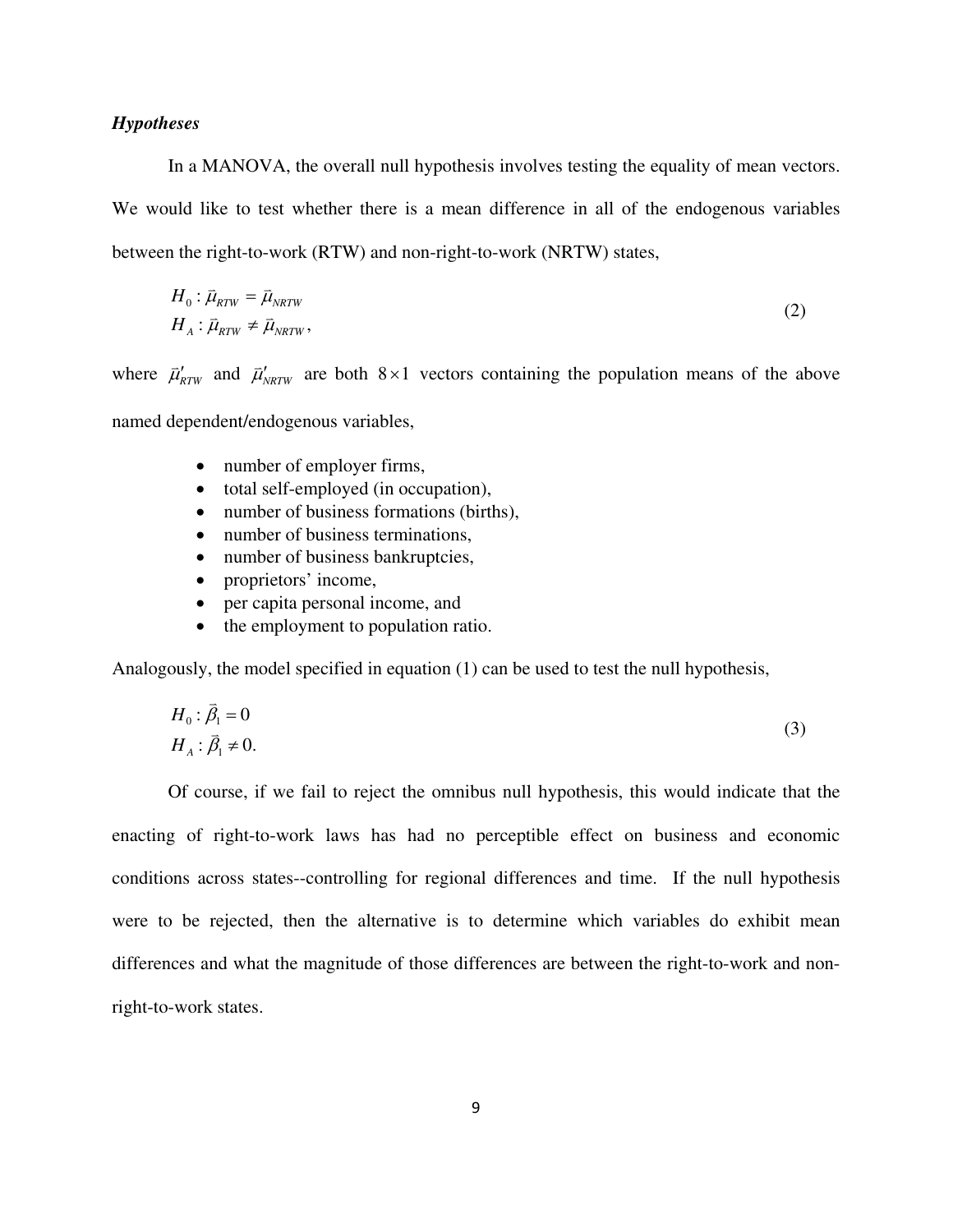# **Empirical Results**

As mentioned previously, equation (1) (above) will be estimated two ways. First, per capita personal income and the employment rate will be regarded as explanatory variables along with the exogenous right-to-work, year and regional dummies. In other words, we would like to determine if right-to-work legislation has had any influence on business condition variables, (number of employer firms, total self-employed, number of business formations, number of business terminations, number of business bankruptcies, and proprietors' income) across U.S. states, controlling for or holding constant per capita personal income, employment, year, and the regional effects.<sup>7</sup> In the second case, the only explanatory variables are the exogenous right-towork, year and regional dummy variables—the business condition variables along with the overall measures of economic conditions by state (per capita personal income and the employment rate) are all treated as dependent/endogenous variables.

 There are four multivariate statistics that are computed in SAS 9.1 to test the null hypothesis of no overall effect of right-to-work ( hypotheses (2) and (3) above), $8$ 

- Wilks' lambda,
- Pillai's trace,

- Hotelling-Lawley trace, and
- Roy's maximum root.

The numerical values for each of these statistics and their associated *P* values are in Table II. The MANOVA results for the first case noted above (including per capita personal income and the employment rate as explanatory variables) are found in the top table, while the results for the second case (per capita personal income and the employment rate are treated as dependent

<sup>7</sup> Of course, we do realize that if per capital personal income and the employment rate are truly endogenous, then treating them as explanatory variables may introduce endogeneity bias.

<sup>8</sup> See SAS Products, SAS Stat, SAS Stat Users' Guide, Proc GLM, Syntax, MANOVA Option, SAS Institute, Inc., Cary, NC , 2003.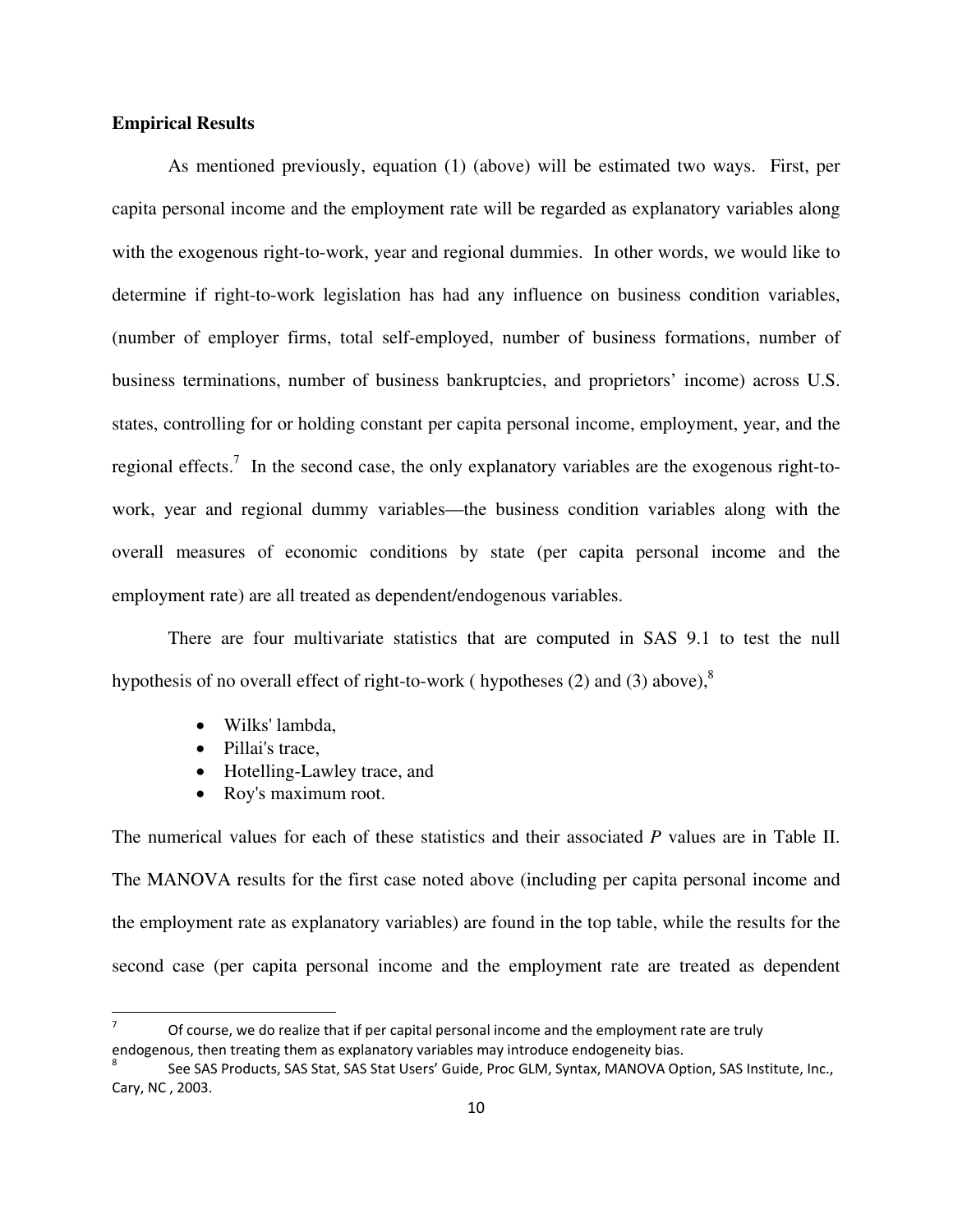variables) are in the bottom table. It is clear from both sets of results that the null hypothesis in both (3) and (4) above cannot be accepted. While the implication here is that there is a significant difference amongst the business and economic condition variables between right-towork versus non-right-to-work states (in both cases), it may initially seem that the proponents of right-to-work laws may be right in saying that right-to-work laws help to "revive" state economies and that right-to-work states exhibit a higher standard of living than do non-right-towork states.<sup>9</sup> However, this conclusion may be premature, since any inferences cannot be made without examining the nature of the differences in the business and economic conditions, which is what we will now present.

### [ Insert Table II Here ]

 The estimates of the right-to-work regression parameter are presented in Table III for each of the aforementioned cases. It is interesting to note that in Case I, essentially all of the right-to-work parameter estimates business condition variables are statistically significant (except bankruptcies) with the expected sign. Thus, when per capita personal income and employment are held constant or controlled-for across states, then right-to-work states do impart a better business environment--there are more firms, more business formations and terminations<sup>10</sup>, more self-employment and higher proprietors' income in right-to-work states as compared to non-right-to work states, *ceteris paribus*. Of course, the results in Case II provide a different representation of the economic viability of right-to-work states. When both per capita income and the employment rate are treated as dependent variables, then states that have enacted right-to-work laws do not fare as well as those states that did not. One would expect that right-

<sup>9</sup> *Unions Try to Hang On as Open Shop Laws Gain Ground*, **U.S.A. Today**, Money Section, Thursday, July 26, 2007, pp. 1B‐2B, and http://www.nrtw.org/b/rtw\_faq.htm.

<sup>10</sup> More business terminations are not necessarily a "bad" thing, since more terminations indicate a more dynamic business sector.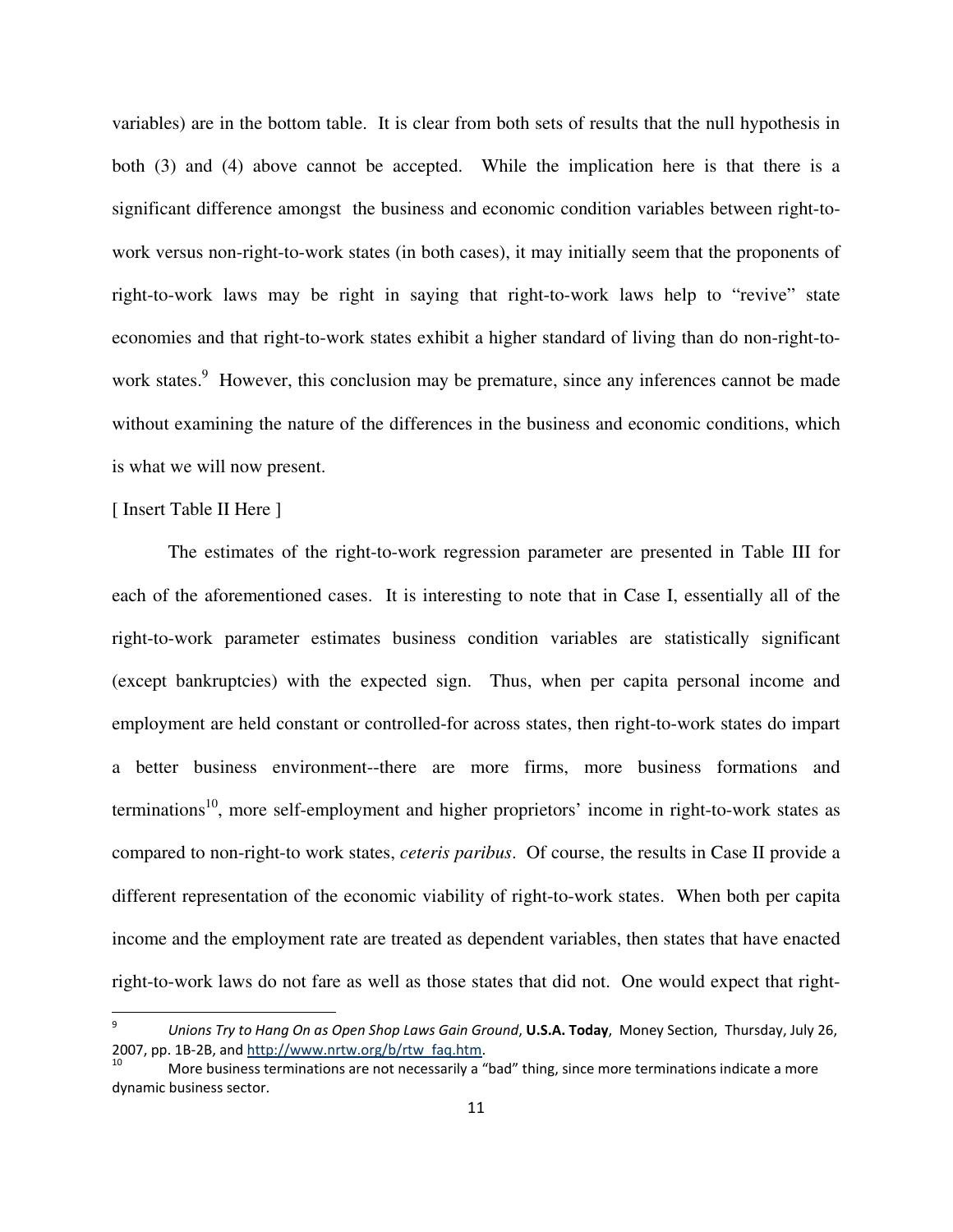to-work legislation would help "revive" a state's economy because businesses would be more amenable to moving to states with right-to-work laws. According to the results of this study, this perception does not have any empirical support. As may be seen in Table III, there is no statistically significant difference in the mean number of employer firms and business formations between right-to-work and non-right-to-work states. Moreover, the overall measures of economic conditions across states are both lower in the right-to-work states—average per capita personal income is 6.7 percent lower and the average employment rate is 5.8 percent lower in the right-to-work states, controlling for year and regional differences.<sup>11</sup>

# [ Insert Table III Here]

 Another result from Table III that deserves comment is the difference in the right-to-work parameter estimate for the self-employment variable in Cases I and II. Self-employment is 33.8 percent higher in right-to-work states when per capita personal income and the employment rate are controlled for.<sup>12</sup> When these two are considered dependent variables, self-employment is 39.3 percent higher in the right-to-work states.<sup>13</sup> Of the many questions raised by entrance into self-employment, a fundamental one concerns the reasons behind the self-employment decision. While some argue that people have been "pulled" into entrepreneurship by the guarantee of independence, self-development or exploring a market opportunity, others present reasons that individuals have been "pushed" into it because of restructuring and downsizing, unemployment,

<sup>11</sup> The reader will note that these percentages are different from the parameter elasticity estimates in Table III. When there are dummy variables with a log‐transformed dependent variable, the parameter estimate is not interpreted as an elasticity. The percentage impact of the dummy variable on the dependent variable is computed as,

 $g = 100 (exp(b - V(b)/2) - 1),$ 

where the V(b) is the squared standard error of the estimate. See Halvorsen and Palmquist (1980) and Kennedy (1981) for more information on this transformation.

<sup>12</sup> Ibid.

<sup>13</sup> Ibid.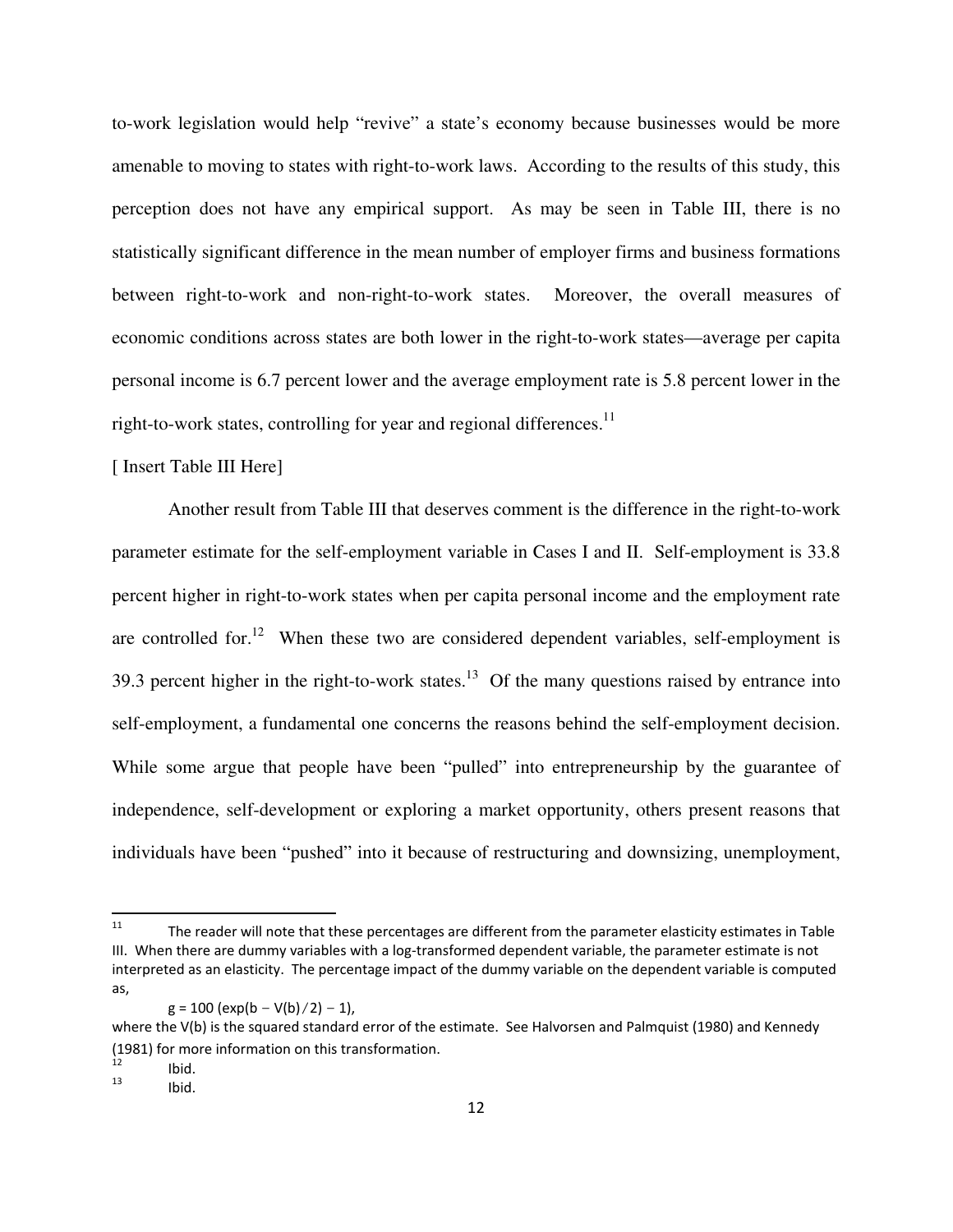or dissatisfaction with previous employment (Blanchflower (2004)). The results in this study seem to indicate support for the latter—a larger number of self-employed exists contemporaneously with lower per capita personal income and employment in the right-to-work states.

### **Conclusion**

 The diverse results between the two models can be clarified. In the first case where per capita income and employment are on the "right-hand" side of the equation, any "trickle-down" that may result from improved business conditions are controlled for. Thus, business conditions are more favorable in the right-to-work relative to the non-right-to-work states because the overall economic measures of personal income and employment are held constant across all states. Once those overall measures are considered as dependent variables, the improved economic position of the right-to-work states dissipates somewhat. The implication here is that although right-to-work states may be more attractive to business, this does not necessarily translate into enhanced economic viability for everyone in the state. Not only are personal income and employment lower, but there are no significant differences in the number of firms and business formations between the right-to-work and non-right-to-work states.

 The issue of which is the "correct" model may be answered from an econometric standpoint. All of the eight dependent variables in Case II can be considered endogenous. As such, if any appear on the "right-hand" side of the equation, then the potential exists for bias due the correlation of the endogenous variable/s with the error term. Therefore, we conclude that the second model is the least problematic and yields results that support the contention that right-towork states are no better than non-right-to-work states (and sometimes worse) in attracting new businesses, creating employment, and generating product and income.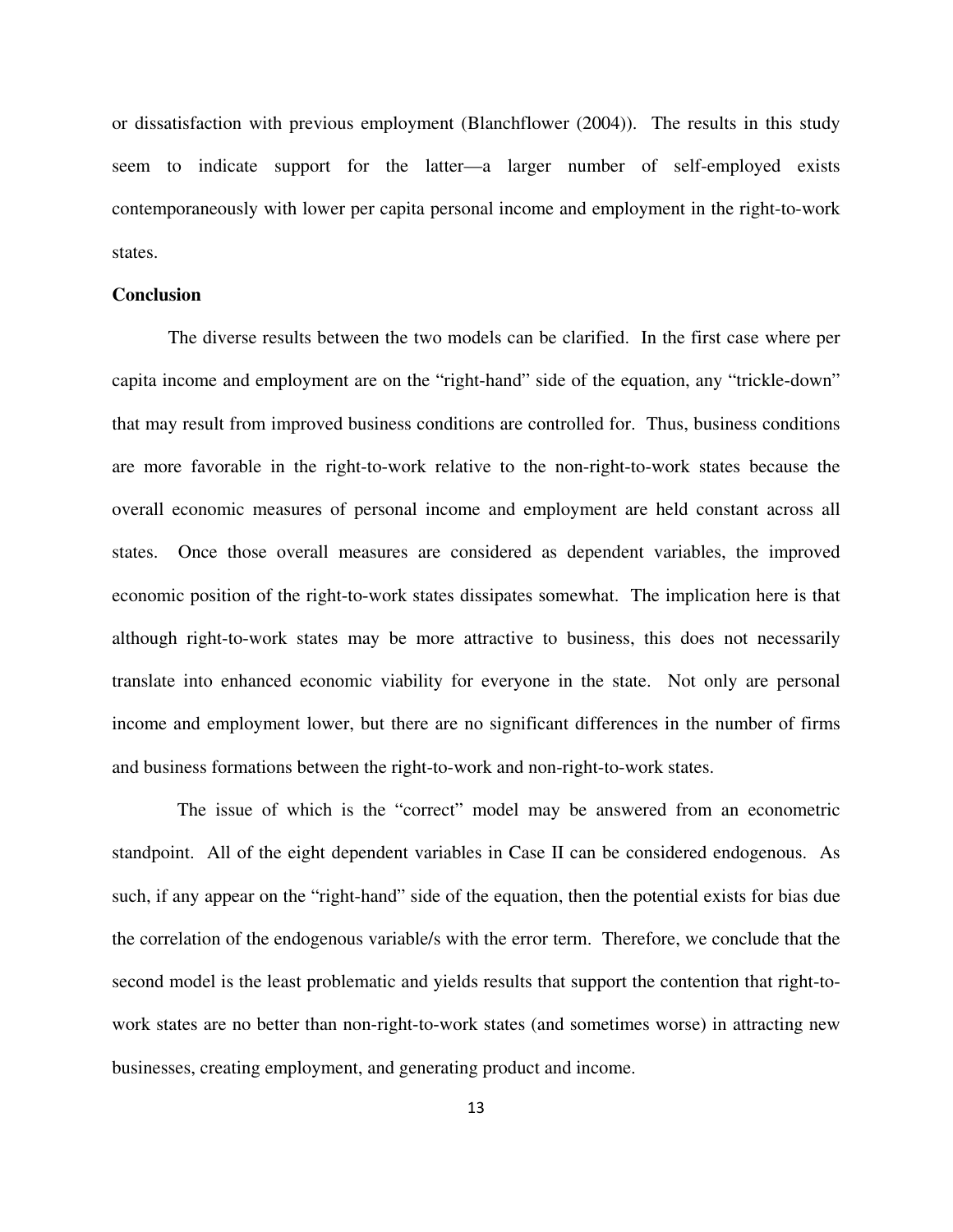# **Table I**

# **Right-to-Work States**

| <b>State</b>   | <b>Years Enacted/Amended</b> |
|----------------|------------------------------|
| Alabama        | 1953                         |
| Arizona        | 1946, 1948, 1982             |
| Arkansas       | 1944, 1947                   |
| Florida        | 1968, 1974, 1977             |
| Georgia        | 1947                         |
| Idaho          | 1986                         |
| lowa           | 1947, 1977, 1978             |
| Kansas         | 1958, 1975                   |
| Louisiana      | 1976                         |
| Mississippi    | 1960                         |
| Nebraska       | 1946, 1947, 1961, 1977       |
| Nevada         | 1952                         |
| North Carolina | 1947                         |
| North Dakota   | 1948, 1987                   |
| Oklahoma       | 2001                         |
| South Carolina | 1954                         |
| South Dakota   | 1946, 1947, 1955             |
| Tennessee      | 1947                         |
| Texas          | 1993                         |
| Utah           | 1955                         |
| Virginia       | 1947, 1954, 1956, 1970, 1973 |
| Wyoming        | 1963                         |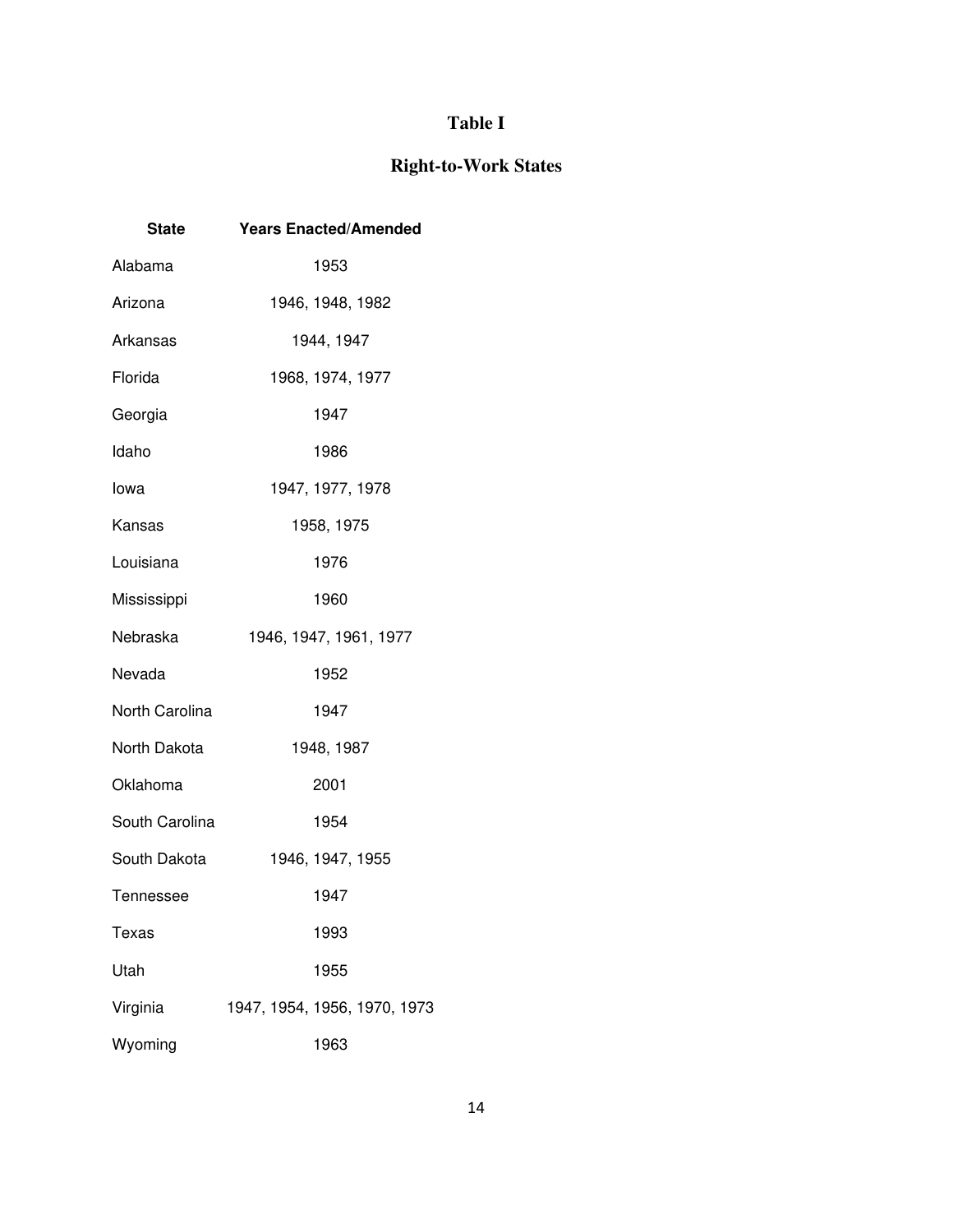# **Table II**

# **MANOVA Results**

# **Case I – With (Controlling For) Per Capita Personal Income and the Employment Rate**

| MANOVA Test Criteria and Exact F Statistics for the Hypothesis of No Overall Right-to-Work State Effect<br>$H = Type III$ SSCP Matrix for R to W State<br>$E =$ Error SSCP Matrix |            |                |               |        |          |  |  |
|-----------------------------------------------------------------------------------------------------------------------------------------------------------------------------------|------------|----------------|---------------|--------|----------|--|--|
| <b>Statistic</b>                                                                                                                                                                  | Value      | <b>F</b> Value | <b>Num DF</b> | Den DF | $Pr$ > F |  |  |
| Wilks' Lambda                                                                                                                                                                     | 0.77882243 | 13.06          | 8             | 368    | < .0001  |  |  |
| <b>Pillai's Trace</b>                                                                                                                                                             | 0.22117757 | 13.06          | 8             | 368    | < .0001  |  |  |
| <b>Hotelling-Lawley Trace</b>                                                                                                                                                     | 0.28398973 | 13.06          | 8             | 368    | < .0001  |  |  |
| <b>Roy's Greatest Root</b>                                                                                                                                                        | 0.28398973 | 13.06          | 8             | 368    | $-.0001$ |  |  |

# **Case II – Without Per Capita Personal Income and the Employment Rate**

**MANOVA Test Criteria and Exact F Statistics for the Hypothesis of No Overall Right-to-Work State Effect H = Type III SSCP Matrix for Right-to-Work State E = Error SSCP Matrix** 

| <b>Statistic</b>              | <b>Value</b> | <b>F</b> Value | <b>Num DF</b> | Den DF | $Pr$ > F |
|-------------------------------|--------------|----------------|---------------|--------|----------|
| Wilks' Lambda                 | 0.81620643   | 13.81          | 6             | 368    | < .0001  |
| <b>Pillai's Trace</b>         | 0.18379357   | 13.81          | 6             | 368    | < .0001  |
| <b>Hotelling-Lawley Trace</b> | 0.22518025   | 13.81          | 6             | 368    | < .0001  |
| <b>Roy's Greatest Root</b>    | 0.22518025   | 13.81          | 6             | 368    | < .0001  |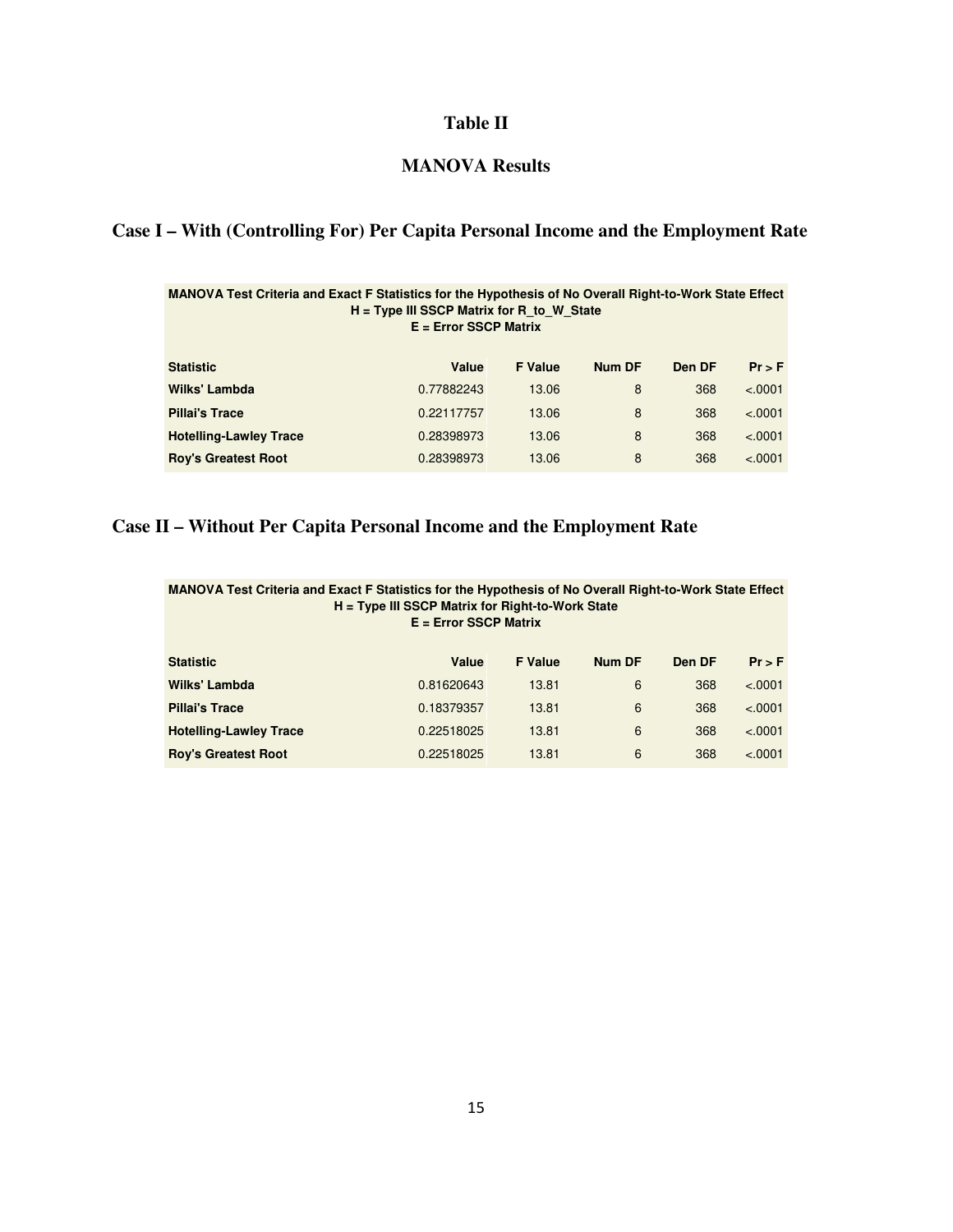# **Table III**

# **Regression Results**

# **(All Variables are Expressed in Natural Logarithm Units)**

**Case I:** Per capita personal income and employment rate treated as explanatory variables **Case II:** Per capita personal income and employment rate treated as dependent variables

|                                                     | <b>Case I</b>                                     | <b>Case II</b>                                    |  |
|-----------------------------------------------------|---------------------------------------------------|---------------------------------------------------|--|
| <b>Dependent Variable</b>                           | <b>Right-to-Work</b><br><b>Parameter Estimate</b> | <b>Right-to-Work</b><br><b>Parameter Estimate</b> |  |
|                                                     | (Standard Errors in Parenthesis)                  |                                                   |  |
| $NEF_{it}$<br>Number of Employer Firms              | $.1925(.0924)**$                                  | .1670(.1101)                                      |  |
| $SE_{it}$<br>Number of Self-Employed Persons        | $.2961(.0975)$ ***                                | $.3381(.1141)$ ***                                |  |
| $BF_{ii}$<br><b>Number of Business Formations</b>   | $.2266(.0999)**$                                  | .1770(.1175)                                      |  |
| $BT_{it}$<br><b>Number of Business Terminations</b> | $.2815(.0955)$ ***                                | $.2626(.1116)$ **                                 |  |
| $BB_{ii}$<br>Number of Business Bankruptcies        | $-.1015(.1125)$                                   | $-.0443(.1302)$                                   |  |
| $PRI_{it}$<br>Proprietors' Income                   | $.3331(.0971)$ ***                                | $.2404(.1185)$ **                                 |  |
| $PI_{ii}$<br>Per Capita Personal Income             | n/a                                               | $-.0689(.0167)$ ***                               |  |
| $EMP_{it}$<br><b>Employment Rate</b>                | n/a                                               | $-.0595(.0183)$ ***                               |  |
| ** - Statistically Significant at $\alpha = .05$    |                                                   |                                                   |  |

\*\*\* - Statistically Significant at  $\alpha = .01$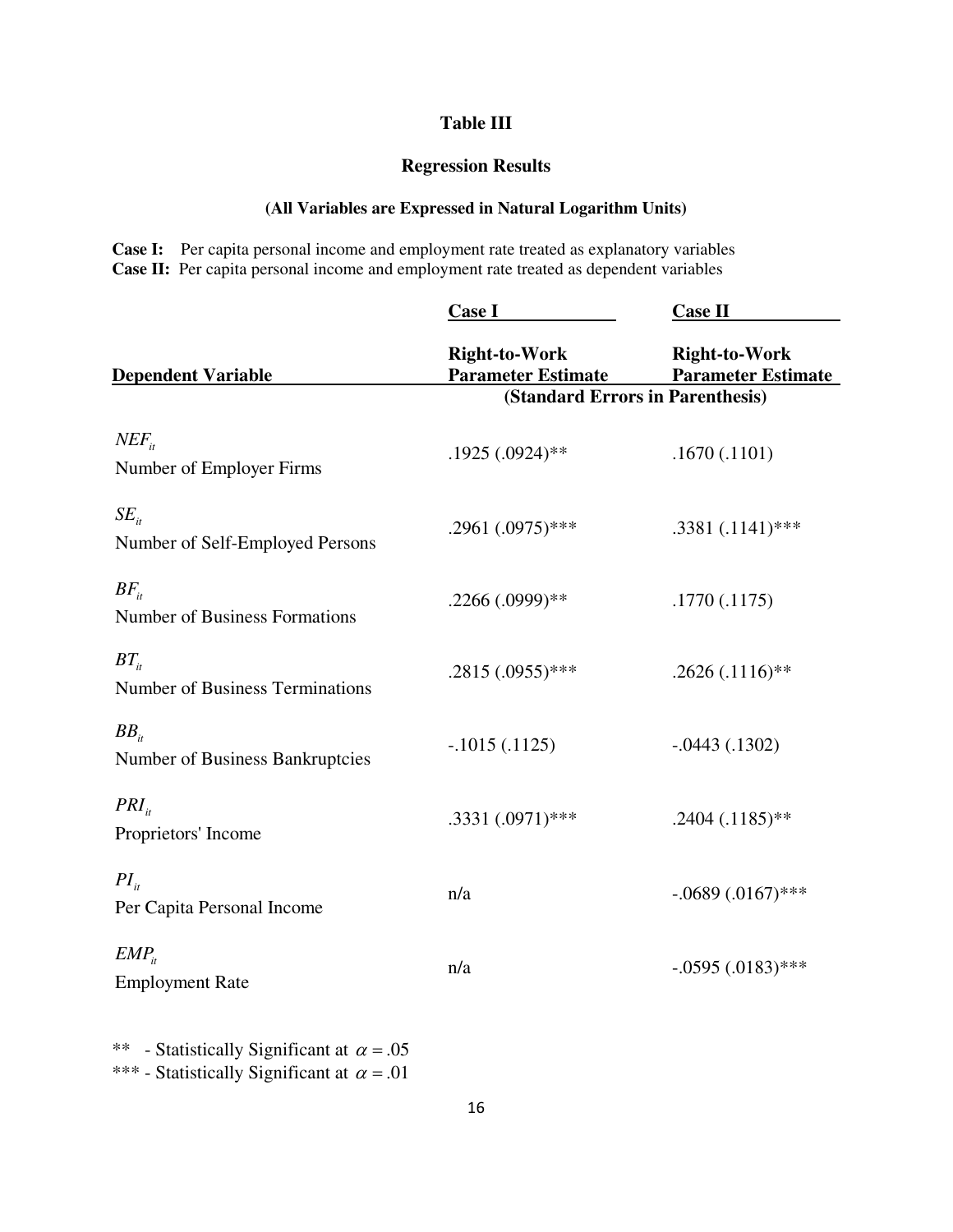# **Appendix A**

### **Variable Descriptions**

#### **(All variables are measured by state over the years 1990, 1995, 2000-2005)**

- *RTW*<sub>*it*</sub> Right-to-Work Law Enacted in State ( = 1, zero (0) otherwise)
- *NEF*<sub>*it*</sub> Number of Employer Firms
- SE<sub>*it*</sub> Number of Self-Employed Persons (000s)
- Number of Business Formations (Births)  $BF_{it}$
- $BT_{\text{it}}$  Number of Business Terminations
- Number of Business Bankruptcies  $BB_{it}$
- *PRI*<sub>*it*</sub> Proprietors' Income (\$)
- *PI*<sub>*it*</sub> Per Capita Personal Income (\$)
- *EMP*<sub>*it*</sub> Employment Rate (Employment to Population Ratio)

**Note:** The data for all variables were obtained from http://www.sba.gov/advo/research/sbe.html except for Per Capita Personal Income, Proprietors' Income and the Employment Rate which were attained from http://www.bea.gov/regional/spi/.